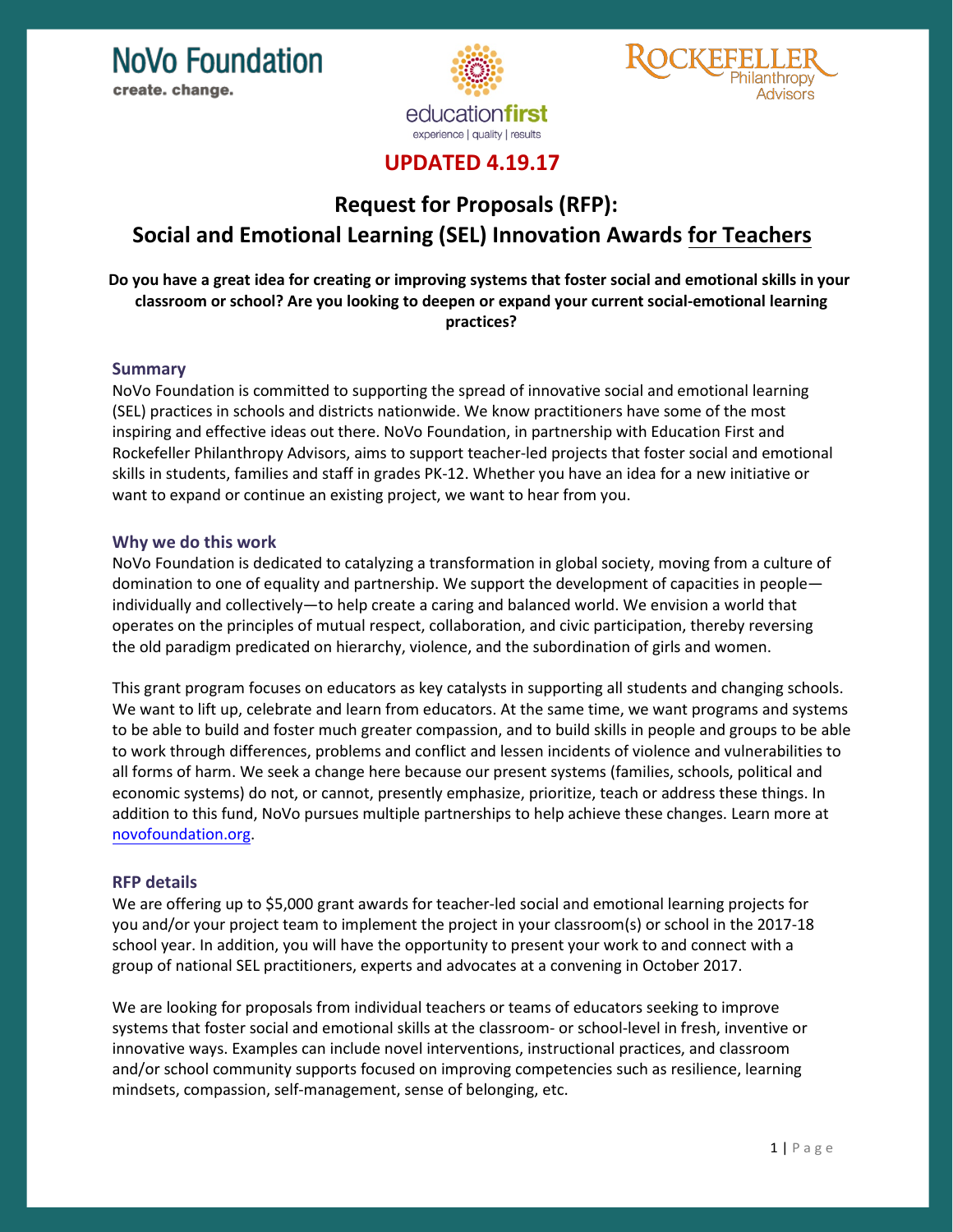We seek applications that will create places, environments and practices that value belonging, well-being, tolerance, compassion, listening, non-violence, inclusiveness, working productively together and looking out for one another. NoVo seeks a change from a world based on domination towards collaboration and partnership, and understands that this has to be valued, taught and modeled to and with children in order to make this shift a possibility.

Though all proposals are welcome, we are also seeking proposals that specifically support one or more of the following student populations:

- Students from indigenous communities
- **New arrivals (such as refugees) or immigrants**
- **English learners**
- **Students with significant adverse childhood experiences**
- **Single-sex environments**

For more information about NoVo's approach to SEL or for additional resources, see:

- **NoVo Foundation's [What is Social and Emotional Learning](http://novofoundation.org/advancing-social-and-emotional-learning/what-is-social-and-emotional-learning/)**
- **CASEL's SEL [Competencies](http://www.casel.org/social-and-emotional-learning/core-competencies/)**
- Turnaround for Children's *[Building Blocks for](http://turnaroundusa.org/wp-content/uploads/2016/03/Turnaround-for-Children-Building-Blocks-for-Learningx-2.pdf) Learning*
- The 2016 [SEL Innovation Award Winners](http://education-first.com/social-emotional-learning-innovation-fund/)

## **Eligibility**

To be eligible to apply for a \$5,000 teacher-led grant award, you must be:

- A PK-12 classroom teacher (Proposals from teams can include individuals with roles other than teachers, but must be teacher-led.)
- Employed at a public school (including charter school) within the United States. Priority will be given to proposals focused on improving SEL within high-needs schools.
- **Committed to exploring and sharing best practices with other like-minded practitioners.**

#### **Proposal process and requirments**

Using the [online application](http://bit.ly/2lTT9am) for **teacher-led** awards, please describe:

- A summary of the proposed project
- $\blacksquare$  The goals of the project
- The demonstrated student need and the number and types of students who will benefit from the project
- The specific SEL skills or competencies that will be taught or developed through this project
- How the project meets the selection criteria (see below)
- **Implementation timeline and budget**
- The anticipated outcomes and how you will measure impact

#### **Budget and timeline**

We will consider requests for awards from \$500 to \$5,000 for teacher-led projects. Selected projects should be implemented during the 2017-18 school year.

Proposals will be reviewed on a rolling basis. It is to applicants' advantage to submit proposals early. Finalists may be contacted with follow-up questions regarding their proposals and will be required to submit a letter of support from their principal or school leader. We aim to notify all applicants with their status by June 2017.

#### **No applications will be accepted after 11:59pm PT on Friday, April 28, 2017.**

## **Key selection criteria**

We will give priority to projects that: